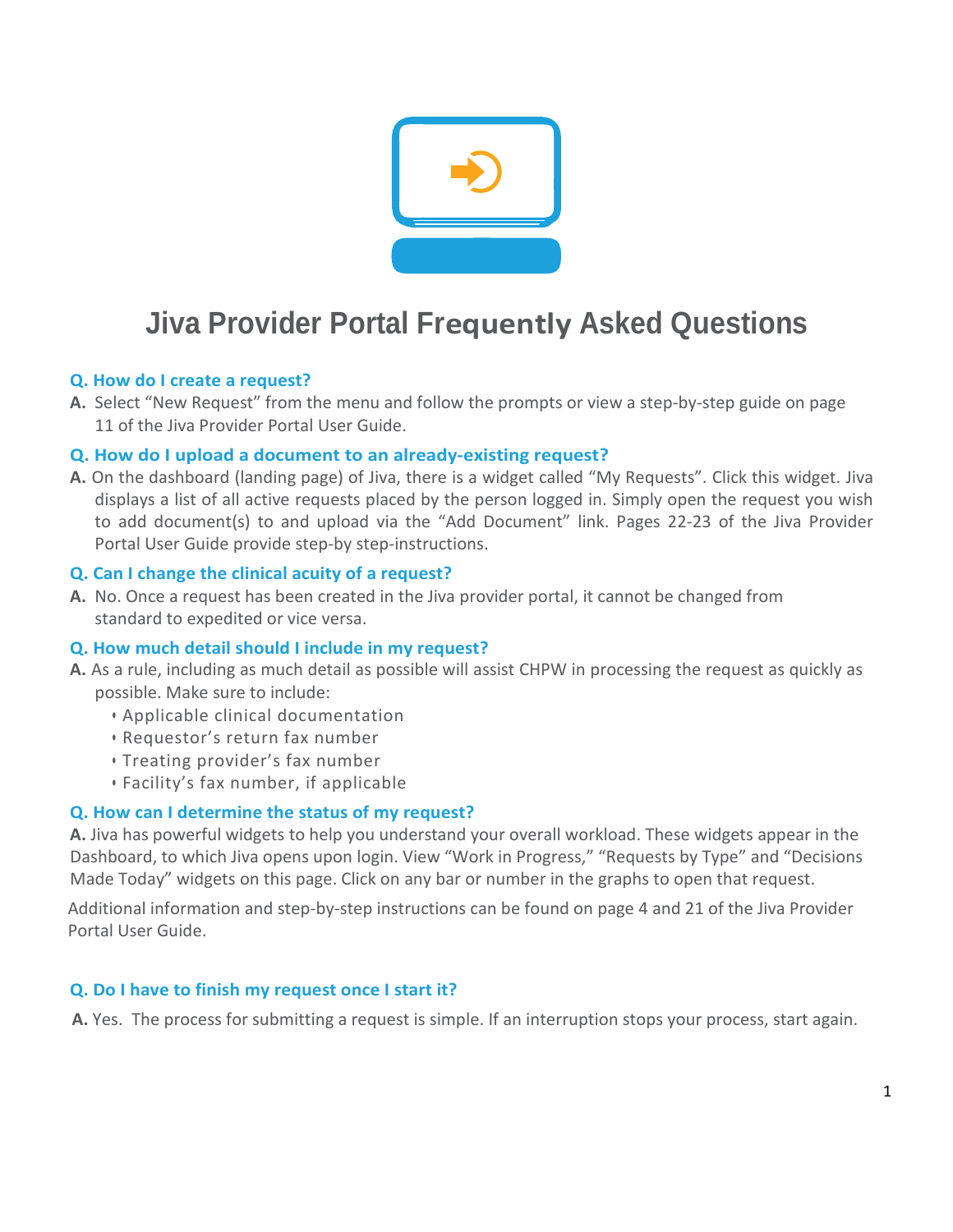# **Q. How can I get more information about how to use a specific function?**

**A**. In every page of the Jiva portal, there is a small icon (**1)** at the top of every page. Click this icon. Jiva displays a help article that explains all the functions of the page from which it is launched.

## **Q. How do I know if the nurse or physician reviewer needs additional clinical documentation to make a determination?**

**A.** As mentioned above, Jiva employs multiple widgets to help users track their workload. One of the most important widgets is the "Work in Progress" widget. This widget reflects all requests that are pending submission (meaning the person logged in is still working on creating the request), require additional information, and are pending a decision from CHPW reviewers.

This widget will reflect in real time any requests that have been flagged by reviewers as needing additional documentation.

For more details and step by step instructions, see pages 4 and 21 of Jiva Provider Portal User Guide.

### **Q. How can I track my work and productivity in Jiva?**

**A.** The widgets in Jiva reflect the status of all in-progress work. Visit the dashboard (landing page) of Jiva and review the widgets. For additional information about each widget, see page 3 and 4 of the Jiva Provider Portal User Guide.

#### **Q. How can I track my team's work and productivity in Jiva?**

**A.** In addition to displaying personal productivity, the Jiva dashboard can be configured to reflect "team" productivity. This must be specially configured and can be requested by emailing **[portal.support@chpw.org](mailto:portal.support@chpw.org.)**.

#### **Q. Why can't I see requests submitted by other users in my office?**

**A.** A user can view authorizations submitted by someone else in their practice. However, in order to facilitate this, each account must be tied to the same Requesting Provider. Requesting Provider is the criterion by which Jiva determines shared access.

## **Q. What does "LE" mean?**

**A.** LE stands for "Limited Extension." An LE request applies to an extension of the amount, frequency, or duration of certain covered benefits [\(WAC 182-543-7200\)](https://apps.leg.wa.gov/WAC/default.aspx?cite=182-543-7200). LE is only available to Apple Health members. A request for LE must be made before the extended service is rendered. If the service has already occurred, LE will not be approved. Providers must include a reason for requesting above the HCA limit to help justify the excess amount.

Choose the correct Service Type when submitting an LE request. Use the Service Type with "LE" in the name. See page 17-18 of the Jiva Provider Portal User Guide.

#### **Q. Why can't I edit a previously submitted request?**

**A.** It may be that the request was auto approved and then closed in Jiva. Once a request is auto-approved and closed, the request can only be viewed. No changes can be made. If a change is required, submit a new auth request and reference the cert # or Episode # of the previous request so that it can be easily found and voided. For a short video demonstration of an auth request being auto-approved, [click here.](https://www.youtube.com/watch?v=5YozqMaylFo&feature=youtu.be)